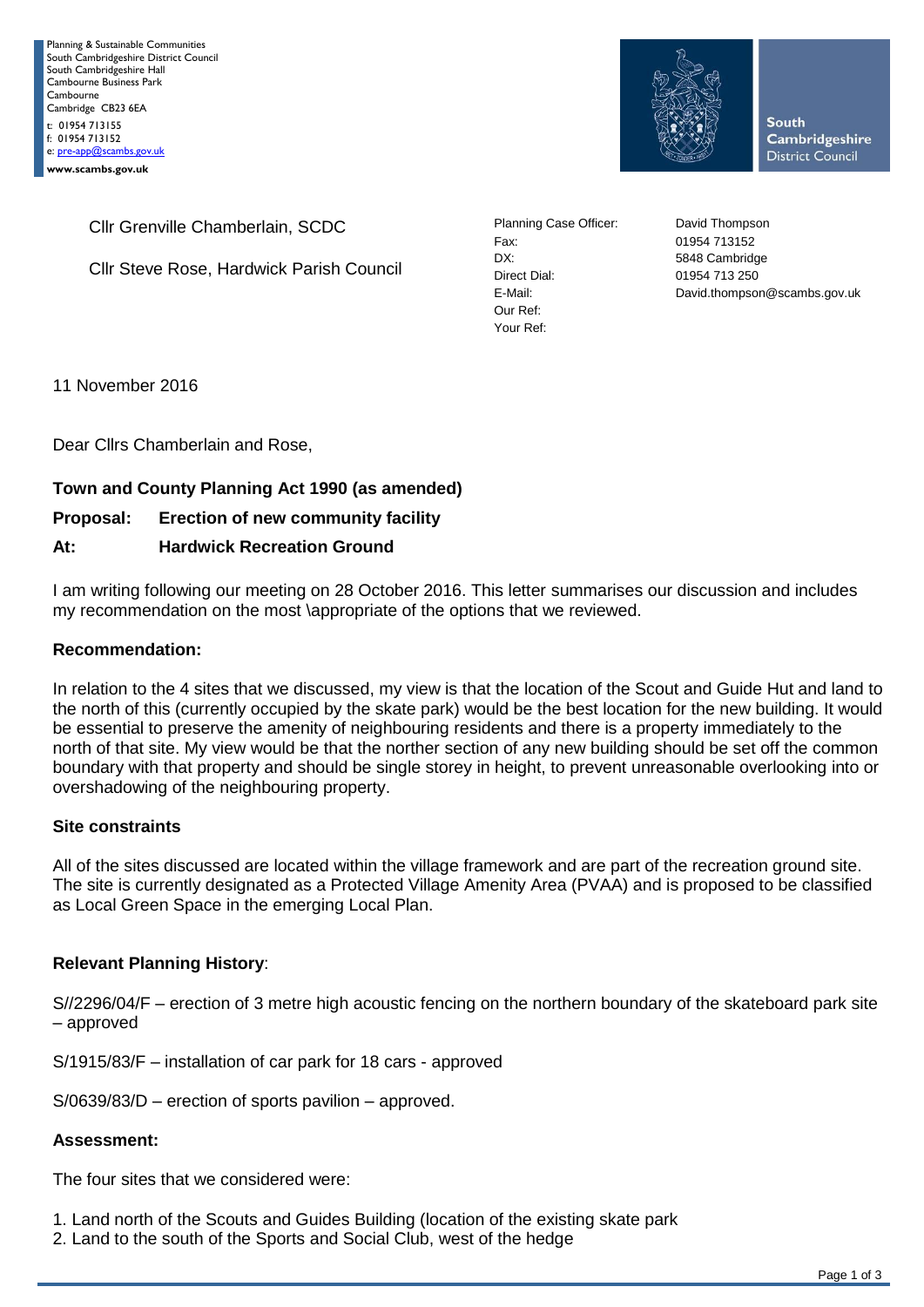## Continued …

3. Land to the south of the Sports and Social Club, east of the hedge, adjacent to the hard surfaced pitches 4. Redevelopment/ extension of the social club site.

I have made comments on each of these potential options below:

1. Land north of the Scouts and Guides Building (location of the existing skate park

The main issue here would be the impact on the amenity of the neighbouring property to the north. There is also the issue of the replacement/relocation of the skate park. In relation to residential amenity, the rear elevation of the property to the north is approximately 18 metres north of the common boundary with the recreation ground. I note that there is an acoustic fence on that boundary but given that the intervening distance is the rear garden of that property, my view is that any new building would need to be set off the boundary and the northern element of the building no more than single storey in height, to prevent unreasonable overshadowing and overlooking and to reduce the impact of noise. One further measure to consider would be a management plan for the building, limiting the hours of opening. We would condition that no external lighting would installed without approval and obviously would seek to restrict external lighting adjacent to the northern boundary of the site.

The other option would be include the Guide and Scout Hut within a new building. This would allow for a potentially larger replacement building and achieve satisfactory separation between the northern elevation of the building and the northern boundary fence. Again, the northern element should be single storey.

Consideration would need to be given to the relocation of the skateboard park. One option discussed was relocating it to the area in front of the children's play area and from my point of view this would seem a viable option and would retain a sense of containment of the sports facilities. As I said when we met, if the proposal was to replace the skateboard park with a larger indoor community facility, I think there would be an argument to say that although one community facility is being lost, it would be replaced with another one. Supporting evidence of the need for the additional indoor space should be provided with the application to substantiate this case.

The key issue with this option would be to ensure sufficient car parking spaces exist on site to serve the capacity of the new building. In accordance with the standards in the LDF, 1 car parking space is required per 8 square metres of floor space and 1 cycle stand per 25 square metres. A planning application would need to include sufficient space to meet these standards. As discussed on site, this could include part of the parking area already at the recreation ground but obviously sufficient spaces also need to be retained for the sports pavilion and the Scout and Guide hut (if the latter is to remain separate). As such, additional parking may be required and we looked at an area to the north of the skateboard park that may be suitable for this.

#### 2. Land to the south of the Sports and Social Club, west of the hedge

The main issue with this location, as I outlined on site is that this would reduce the area for car parking within the recreation ground and I am not sure that there is a logical place to fully compensate for this loss as the space that we looked at is at the northern end of the site. A building in this location is also likely to require removal of some of the planting on the eastern boundary of the site. which would not be the case with the first location, making this second option less preferable.

3. Land to the south of the Sports and Social Club, east of the hedge, adjacent to the hard surfaced pitches

The main issues with a building on this site are consider to be the potential removal of boundary planting (on the western boundary) and the fact that this location is more open to public views along Egremont Road. As a result, a building ion this location would not in my view retain the sense of containment of buildings at the centre of the recreation ground and is therefore less favourable than the first option.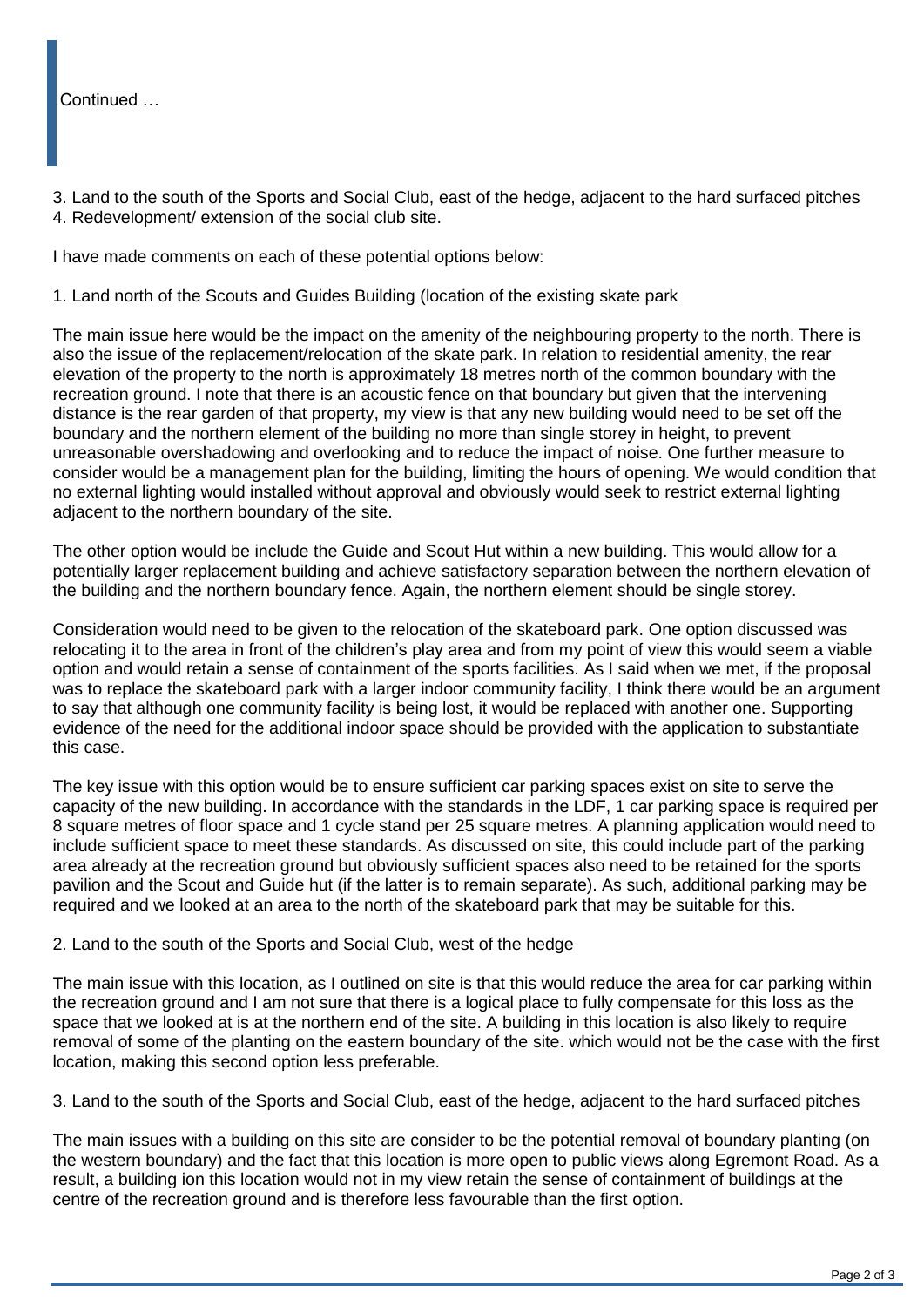Continued …

4. Redevelopment/ extension of the social club site.

It would appear that this site has less potential than the site to the north in terms of the amount of space. There would not be an objection to increasing this to a two storey building but I would have thought it would be more financially viable option to erect a new building.

I hope you find the contents of this letter useful. If you have any further questions, please contact me on the details at the top of this letter.

Yours sincerely,

David Thompson Principal Planning Officer Development Control

Disclaimer:

- The above advice is given for purposes relating to the Town and Country Planning Acts and for no other Council function
- The advice is given without reference to statutory or other consultees, except where stated. The comments of such consultees may affect the advice given
- The advice is given on the basis of the information that you have supplied. The Local Planning Authority will not be responsible for any errors resulting from inaccuracies in that information
- The Local Planning Authority is required to perform within government targets with respect to processing planning applications. You are therefore advised to conclude your pre-application discussions before submitting a planning application
- The advice given may subsequently be affected by external factors (e.g. new government guidance, local appeal decisions) which could result in a different view being subsequently put forward
- Planning policies are periodically reviewed and updated. The advice given relates to the policy framework at the time the advice was given
- The Local Planning Authority seeks to provide the best advice possible on any enquiry received. However, the advice given does not bind the authority to any particular decision on any planning application that may subsequently be submitted which will be the subject of the publicity and consultation.
- **Appendix 1 - List of information required to validate an application (to be read in conjunction with the main body of this letter)**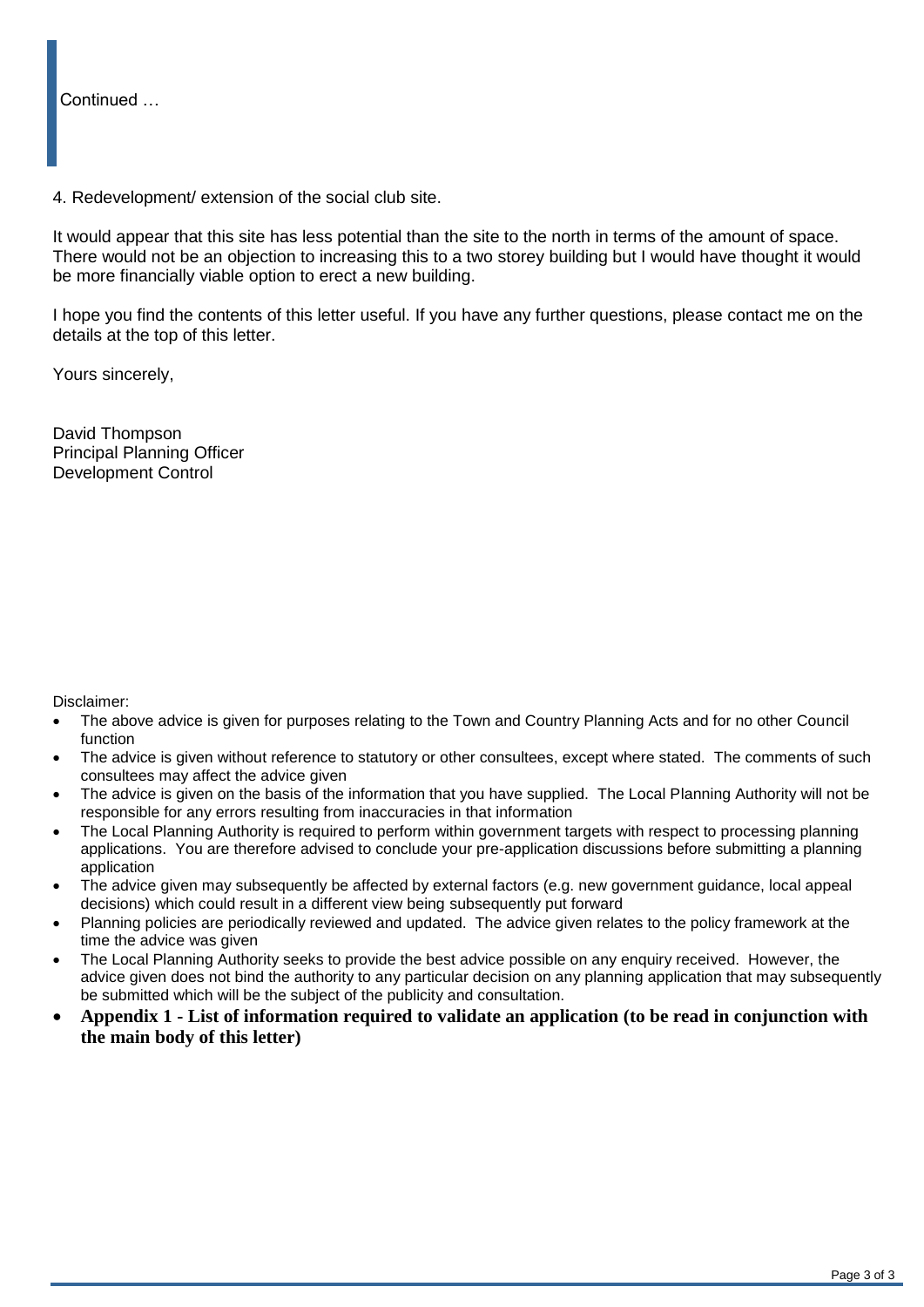# **Carter Jonas**

6-8 Hills Road Cambridge CB2 1NH T: 01223 368771 F: 01223 346627

Your ref: Our ref: 1070689

Ms Gail Stoehr Clerk to the Parish Council 20 West Drive Highfields Caldecote Cambridge CB23 7NY

17th November 2016

Dear Ms Stoehr

# **PLANNING APPLICATION S/1694/16/OL**

# **LAND WEST OF GRACE CRESCENT, HARDWICK**

# **FORMAL RESPONSE TO PARISH COUNCIL COMMENTS ON APPLICATION**

Please see below a formal response by Hill to the Parish Council's objection to the above planning application.

## **Transport**

The site location has been assessed as part of the application process with travel distances to locations within the village and further afield calculated by the appointed transport consultants, average walking or cycling speed have been applied to this to arrive at the stated travel distances. In our opinion, the scale and range of local facilities at Hardwick, together with the stated proximity to both those local facilities and others nearby constitutes a sustainable location within the village and South Cambridgeshire for the development proposed. It is also worth noting that this location was considered a sustainable location for 28 affordable houses when the 2006 Grace Crescent development was granted permission. Notwithstanding this, the application includes measures to further improve the sustainability of the location, which in turn will provide benefits to existing residents. This package of measures will be secured through a secured within the S106 Agreement. With regards to transport improvements, these can be summarised as follows:

- Upgrading of the footpath between Blue Lion Public House and St Mary's Church
- Street lighting south of St Mary's Church to remove gap in current street lighting
- Restructuring of the existing 2 and 8 Bus Routes to create a new more frequent service (Please find attached the proposed revised route and draft timetable).

The upgrading of the footpath and the introduction of the street lighting will improve connectivity between the application site and the Village Shop, Primary School and Recreation Ground and increase the attractiveness of the route for people to walk and cycle safely.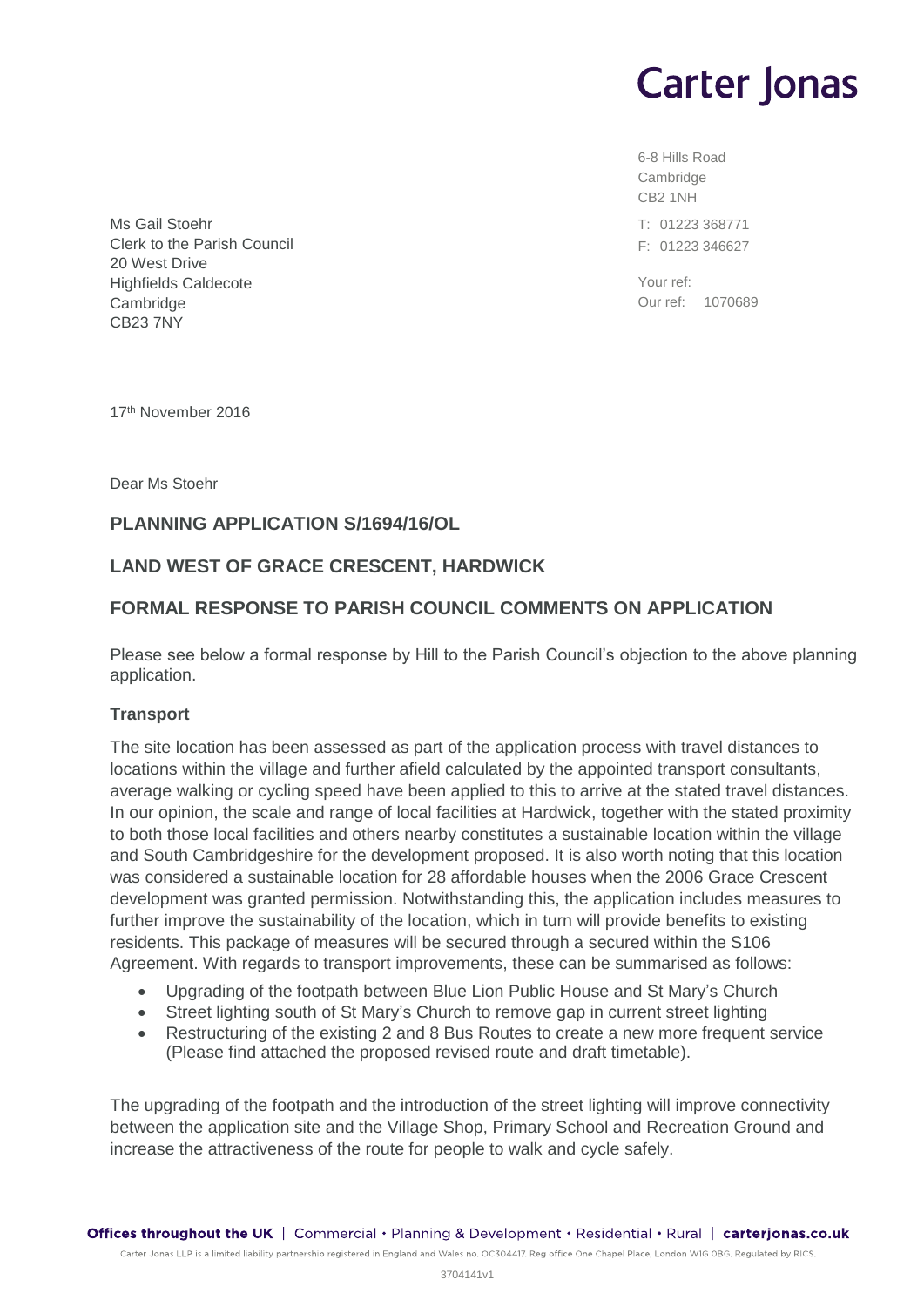The restructured Route 28/28A has been discussed with both the County Council and Go Whippet and will provide an hourly service at peak times. The bus would travel south through Hardwick along Cambridge Road/Main Street and will stop in close proximity to the application site at Portway Road and provide a direct service to the facilities in Comberton and Cambridge City Centre as well as the significant employment locations on the western edge of Cambridge. The journey time from the site to Drummer Street would be approximately 35 minutes and this would provide a realistic alternative form of transport to the private car. This new Route 28/28A would replace the existing Go Whippet service that operates in the southern part of the village. Please find attached a copy of the proposed restructured route.

It is relevant to point out that the recommendations for the City Deal Cambourne to Cambridge route have been released and the preferred route from Cambourne to Madingley Mulch roundabout involves the introduction of an off-road busway that would run to the south of Hardwick (alongside the public bridleway) adjacent to the application site. Whilst the details of the proposals are still in their infancy, the majority of Hardwick is shown as part of the catchment for this service and so inevitably a stop must be provided for at the southern end of Hardwick, further enhancing the sustainability of this location. The City Deal board also agreed in principle to explore a segregated cross country super cycleway running close to or through the key villages between Bourn Airfield and the M11. It seems highly likely to us that would be likely to run alongside the new busway in much the same way that as the existing busway to St Ives.

## **Traffic**

The proposed application will significantly improve safety within The Pastures and Grace Crescent. The proposed access junction within Grace Crescent was deemed acceptable to County Highways to support the development as proposed. However following public comments the scheme was amended to introduce a dedicated, off-carriageway car parking bay to overcome residents' concerns over on-street car parking in this location and improve highway safety. The design and suitability of the access has been guided and agreed with the Highways Authority at Cambridgeshire County Council.

With regard to the impact of the proposal on the build-up of traffic on Cambridge Road by the primary school and village shop, this point was specifically raised by the applicant at a preapplication meeting with the county highways officer who confirmed the calculations of the submitted transport assessment that the proposed development will not lead to a significant increase in traffic on Cambridge Road. As outlined within the Transport Statement that accompanied the application, the proposed development is expected to generate a total of 42 vehicles (2-way flow) at this location in the AM peak hour, equivalent of 1 vehicle every 1  $\frac{1}{2}$ minutes. This is minimal and importantly the development will not significantly increase vehicular movements within the village. Interestingly, the Highways Authority commented that the current parking in this area acts as a beneficial traffic calming measure and that the removal of it would likely increase vehicular speeds in the area and potentially increase concerns over safety.

## **Bridleway access**

We acknowledge that the bridleway can be wet and muddy. However, that is not a reason not to allow development. The intention in connecting to it is to improve opportunity for access for people to the countryside for recreation.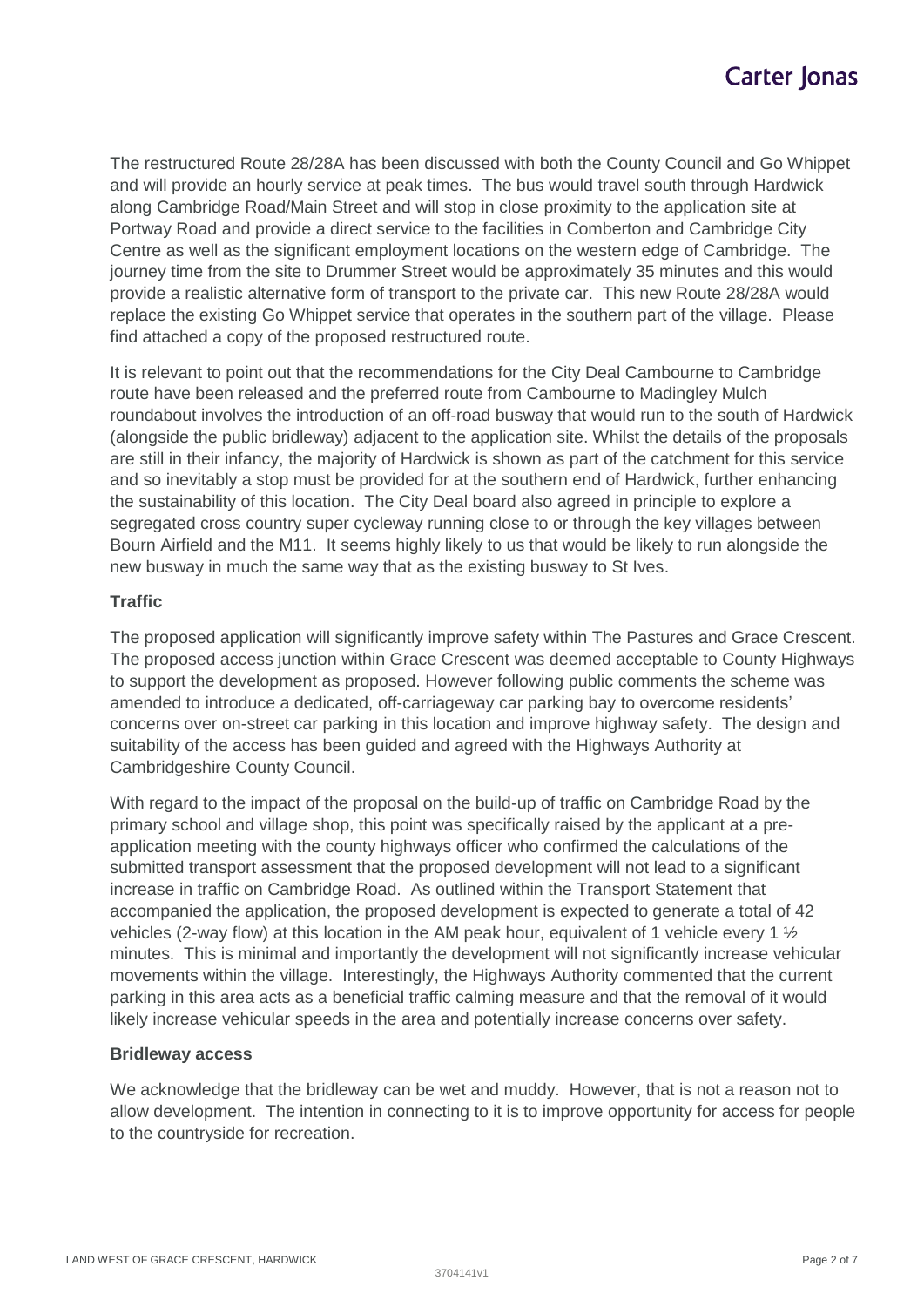## **Sustainable developments**

Within the Village Classification Report (June 2012) Hardwick is classified as a Group Village and has a wide range of services and facilities. It is important to point out that this report only assessed those villages in the District with populations in excess of 2,000 people. The report therefore looked at 23 villages, whereas there are in fact over 100 villages in South Cambridgeshire. We feel Hardwick represents a sustainable location for further growth and the development will help maintain remaining services and facilities and provide for affordable housing to meet local needs – as recognised by paragraph 2.22 of the adopted Local Plan.

As set out earlier, the proposed development will enhance public transport within the southern part of the village which we consider is a further positive aspect. Whilst there is no secondary education within Hardwick, bus stops providing direct access to Comberton are located within 150m of the application site. We note that the Parish Council disagrees with the Planning Statement's suggestion that an additional point should be awarded to Hardwick for having direct access by bus to a secondary school. Our reason for drawing attention to that is that it is specifically part of the District Council's methodology, although seemingly the Village Classification Report did not award a point to Hardwick when in fact it does have direct public transport access to a secondary school.

The frequency of public transport will also be increased with the introduction of the new bus route along Cambridge Road/ High Street. The nearest Doctors surgery is located within Comberton and the new restructured 28/28A bus route will provide a frequent service to Comberton that will stop in close proximity to the surgery.

A number of initiatives to encourage sustainable transport usage within the area will also be promoted within the Travel Plan that will be secured within the S106 Agreement. The Travel Plan will set out transport impacts, establishes targets and identifies a package of measures to encourage sustainable travel. The 98 new households will also be provided with a six month season ticket to further encourage the use of the bus service.

Community facilities within the village will be significantly improved with the introduction of a new 250m<sup>2</sup> community building on the Recreation ground and this will be secured within the S106 Agreement. The Trustees of the Hardwick Community Association have confirmed that they would be prepared to relinquish their interest in the community rooms at the Primary School in exchange for a facility substantially in accordance with that proposed.

In summary Hardwick is one of the more sustainable villages within the District and represents a suitable location for to meet the pressing need for new homes. There are a number of benefits associated with the application including; 39 affordable dwellings, new areas of open space, new community building, improved pre-school accommodation, and transport improvements.

#### **Open Space**

The Local Equipped Area of Play (LEAP) is to be located in close proximity to the site entrance and not adjacent to the attenuation pond. The area around the attenuation pond provides for a well landscaped multi-functional green space, acting as an opportunity for informal open space and an area for ecological enhancement providing an area for future residents and the wider community to enjoy. The drainage feature will be designed in accordance with relevant safety regulations, the detail of this design would be progressed as part of a reserved matter application. The application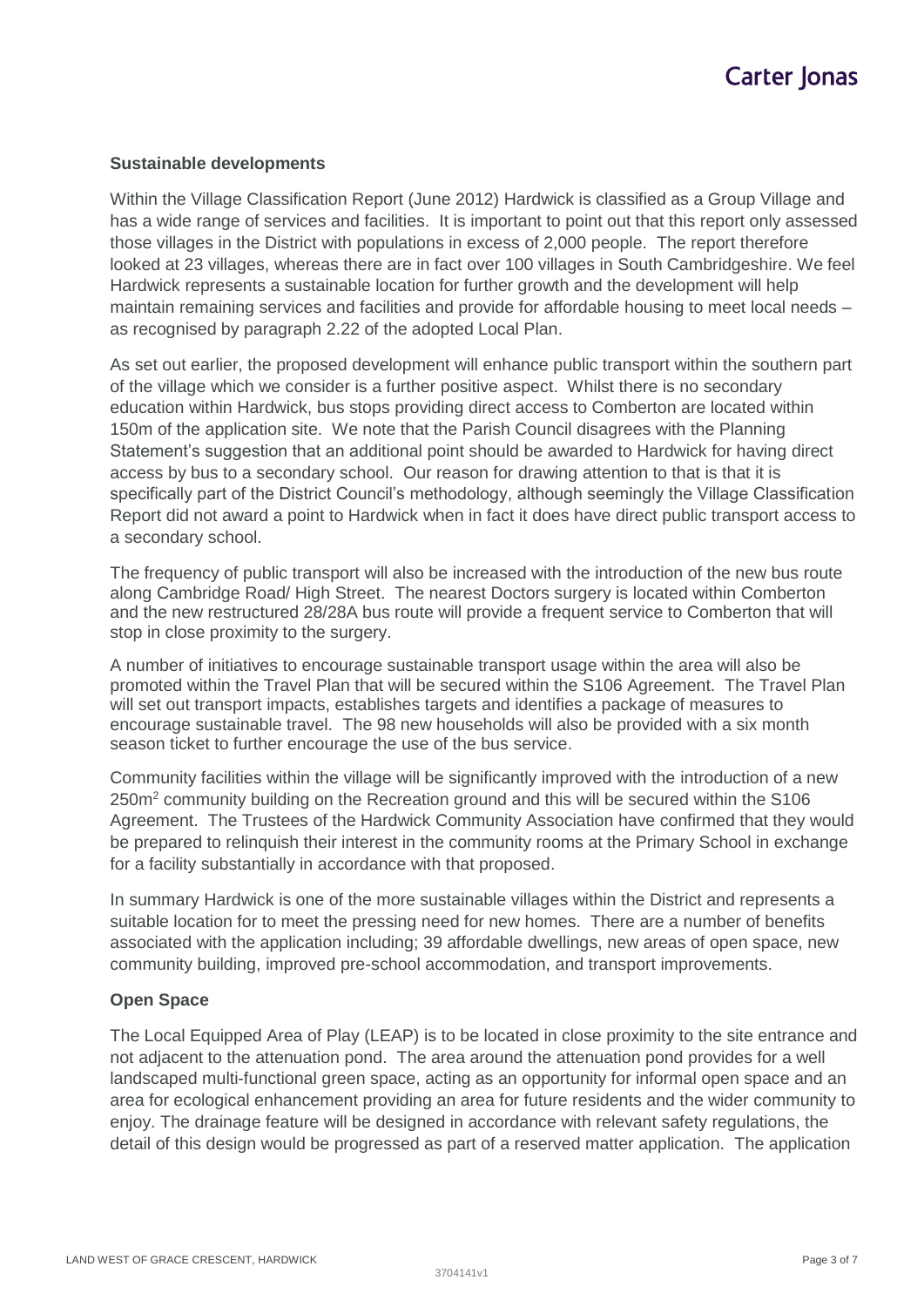site is not large enough to accommodate additional sports pitches, however allotments for the use of the village have been proposed within the masterplan. The introduction of the allotments is a response to a need identified by local residents and it is proposed that the Allotment Society within the village will take on the management of these.

#### **Health**

With regard to healthcare, NHS England has confirmed that they have no funding and do not intend to operate a satellite surgery in Hardwick. The nearest surgery is Comberton and the application will improve connectivity with this with. The proposed restructured bus route 28/28A will travel south along Cambridge Road/ Main Street to Toft and Comberton, stopping in close proximity to the surgery before returning to St Neots Road via Long Road. A contribution towards healthcare is proposed as part of the application and it is proposed that the identified £50,000 contribution could be spent locally within Hardwick. We recognise the village's desire to see health services within the village. Such a decision can only be taken by the health commissioning groups or GP practices. We are aware that there are examples of practices which operate flexible services in rural areas. We consider that there could be an opportunity in bringing forward the new community building that discussions take place with health commissioning groups and/or GP practices about accommodating some form of facility within the new community building, such as a nurses or practice room which might operate on a part time basis. We consider that the proposed S106 health contribution could be allocated towards this.

## **Affordable Housing**

The ACRE study in 2013 identified a need for 44 affordable homes at Hardwick. That need will have increased further since then as house prices have continued to rise and far fewer homes have been built in South Cambridgeshire than are needed. The application provides a total of 39 affordable homes (40%) which is welcomed by the Parish Council and will help to address both the immediate local need and shortfall within the District. Hill would support the S106 including provision for affordable homes to be offered first to people from the village in need. We consider that the application site is presently within a sustainable location and there are a number of benefits associated with the application that will further enhance the sustainable credentials of the site.

## **Capacity of Primary School and Pre School network**

The County Council has confirmed that there is capacity at the Primary School to accommodate the needs of the development and based on the current demographic forecasts for Hardwick there would be no basis to seek capital contributions towards additional primary school capacity.

There is however a need arising from the development to make provision for Early Years within the village and the current facilities are contained in temporary port cabin structures which are reaching the end of their useful life. We understand that it is the local preference that the Early Years provision be accommodated at the primary school. We consider therefore, that there is an opportunity to re-provide the existing community space currently within the primary school as part of a larger new community building elsewhere in the village, freeing up the existing community rooms at the Primary School for conversion to Early Years accommodation. That approach can be secured through the S106, with Hill funding the costs of conversion.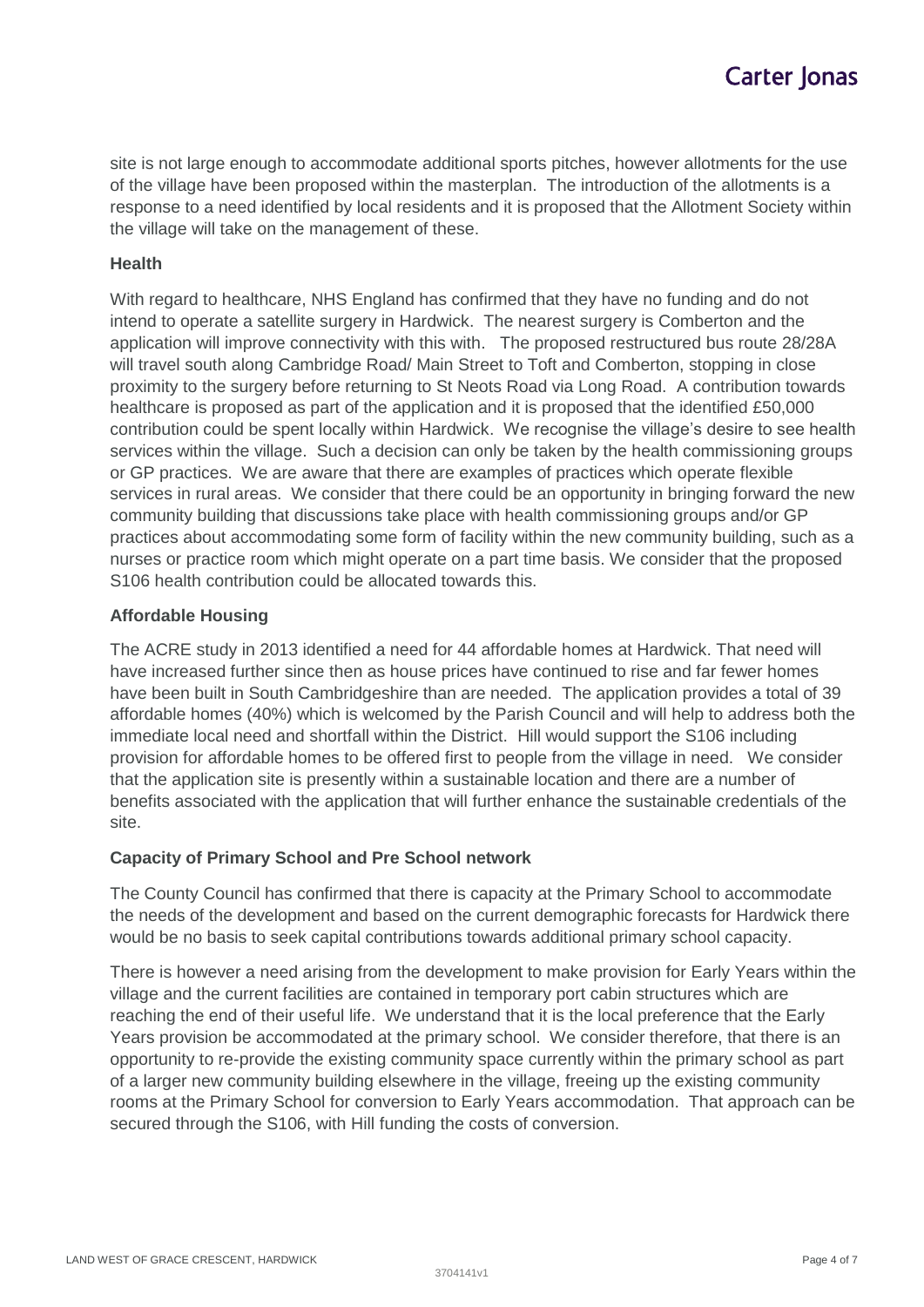In order to facilitate that approach, the trustees of the Community Trust in line with the requirements of the 1978 Agreement have stated they are prepared to terminate their interest in the community rooms at the primary school and consider that the provision of a new  $250m<sup>2</sup>$ Community building provided at the recreation ground would represent "reasonably suitable alternative accommodation" in the form of the new has been provided as a substitute. Hill have proposed that this application be brought forward at the same time as a reserved matters application. All costs associated with the community building, including design fees and planning application fees have been allowed for within the project costs and will be secured through the S106 agreement. We understand that the County Council is also content with this approach, although has yet to confirm their estimate of conversion costs.

## **Wastewater**

Pre-application engagement has taken place with Anglian Water and they have confirmed that capacity for the development in available in the local network. This pre-app enquiry is appended to the Flood Risk Assessment (Appendix B) and should alleviate any concern regarding the capacity of the foul network in the area.

#### **Application Benefits**

The on-site and off-site benefits associated with the application can be summarised as follows:

| <b>ON-SITE</b>                        | <b>OFF-SITE</b>                                                                                                   |  |
|---------------------------------------|-------------------------------------------------------------------------------------------------------------------|--|
| On-site playspace (LEAP)              | Restructured Route 28/28A Bus Route                                                                               |  |
| Allotments                            | New Community Building                                                                                            |  |
| Formal and informal open space        | Contribution towards Healthcare                                                                                   |  |
| Connection with public bridleway      | Referee Changing Block at Recreation<br>Ground<br>Upgrading of footpath between Blue<br>Lion and St Mary's Church |  |
| Car parking layby within The Pastures |                                                                                                                   |  |
| 39 affordable homes                   |                                                                                                                   |  |
| Approximately 421 construction jobs   | Street lighting south of St Mary's<br>Church                                                                      |  |
| 59 market homes                       |                                                                                                                   |  |
|                                       | <b>Play equipment within Grace Crescent</b>                                                                       |  |
|                                       | Improved Pre-school accommodation                                                                                 |  |

## **Heads of Terms to inform the S106**

Based on discussion to date, Hill proposes the following provisions form part of a S106 agreement. Where those are to be provided off-site, the table includes the proposed financial contribution. Where those are provided on site as part of the development, the table sets out the equivalent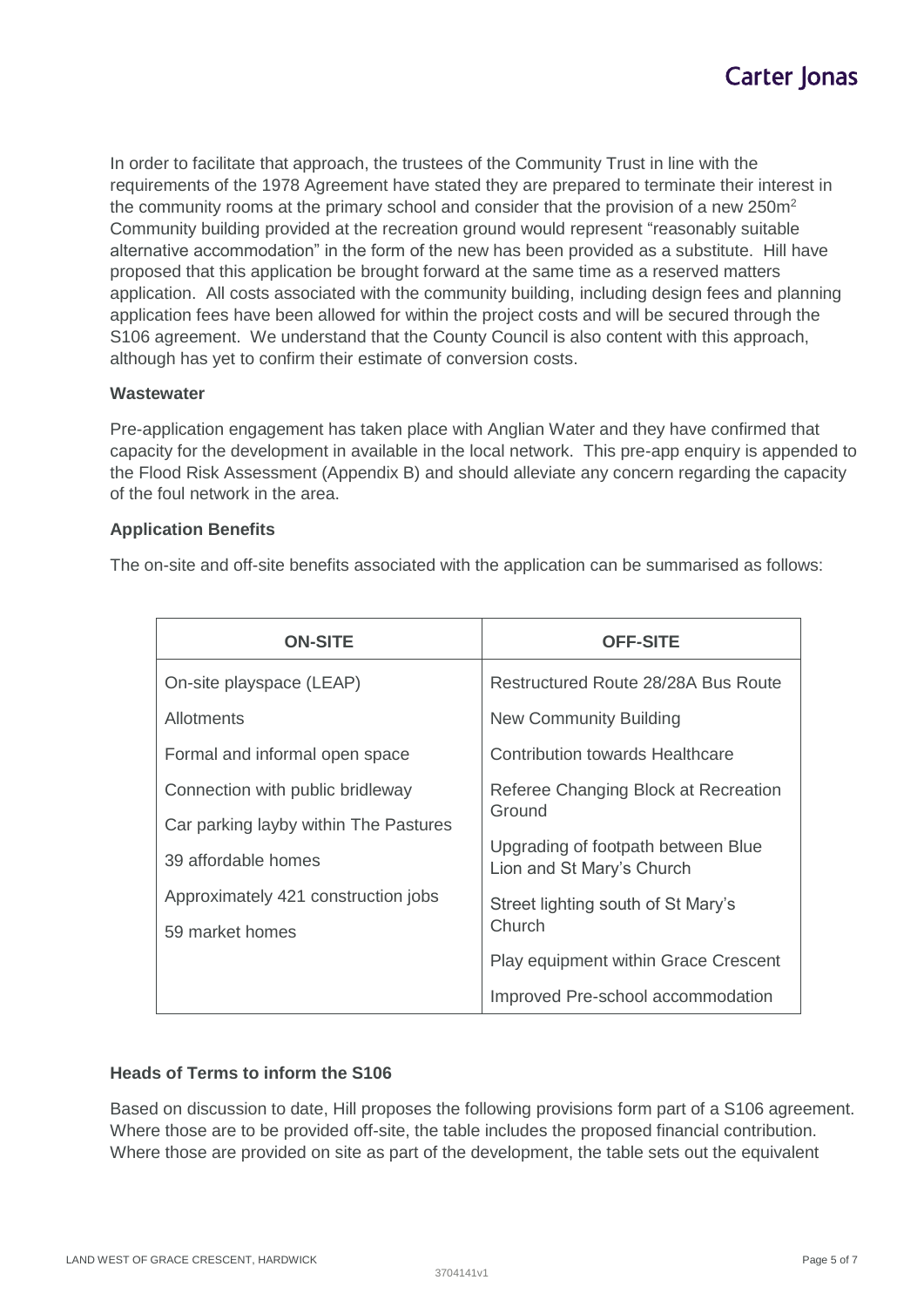value of providing it on-site. This table will be used as the basis for the S106 Agreement that will accompany the planning application. Officers at South Cambridgeshire District Council have confirmed that these contributions are CIL complaint and can be secured within the S106 Agreement.

| <b>VILLAGE BENEFIT</b>                                                                              | <b>On-site provision:</b><br><b>Equivalent cost</b> | <b>Financial</b><br><b>Contributions</b> |
|-----------------------------------------------------------------------------------------------------|-----------------------------------------------------|------------------------------------------|
| LEAP, allotments, formal and informal<br>open space                                                 | £275,000                                            |                                          |
| Open space maintenance                                                                              | £153,060 (over 10<br>years)                         |                                          |
| Car parking layby The Pastures                                                                      | £100,000                                            |                                          |
| Public transport (Bus route subsidy)                                                                |                                                     | £200,000                                 |
| <b>Bus season tickets</b>                                                                           |                                                     | £29,400                                  |
| Implementing the Travel Plan                                                                        |                                                     | £49,000                                  |
| <b>Community Building</b>                                                                           |                                                     | Up to £608,000                           |
| Conversion of existing community rooms -<br>estimated by Hill. Awaiting confirmation<br>from County |                                                     | £60,000                                  |
| Referee Changing Room Block                                                                         |                                                     | £30,000                                  |
| Healthcare                                                                                          |                                                     | £50,000                                  |
| Footpath Improvements                                                                               |                                                     | £40,000                                  |
| <b>Street Lighting</b>                                                                              |                                                     | £15,000                                  |
| Play equipment Grace Crescent                                                                       |                                                     | £30,000                                  |
| Libraries & Lifelong Learning                                                                       |                                                     | £6,518.57                                |
| <b>Total Contributions:</b>                                                                         | £1,645,978.50                                       |                                          |
| Contribution per dwelling (98):                                                                     | £16,795.70                                          |                                          |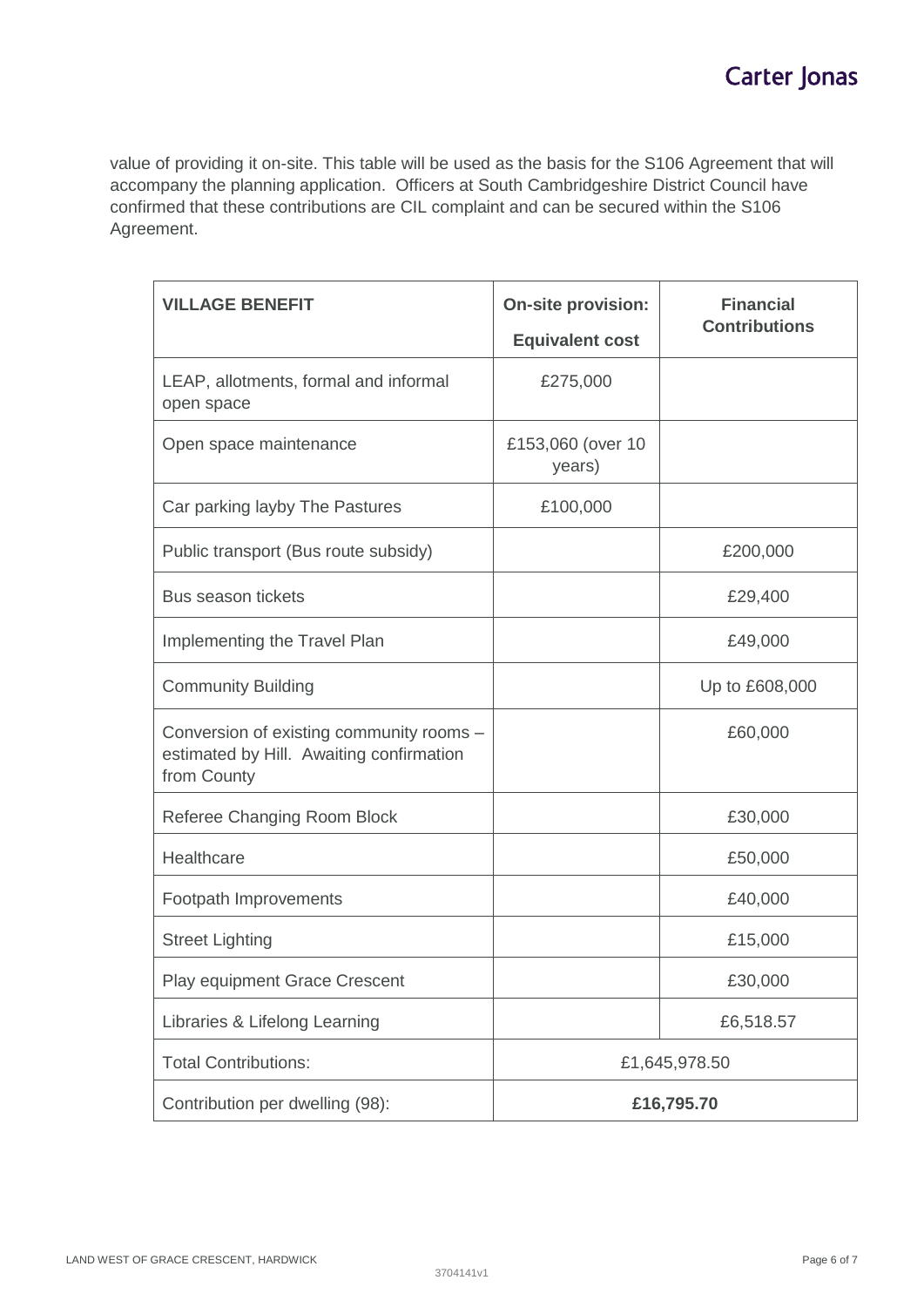#### **Summary**

In summary, we consider that given the location of the site and the very significant benefits the development would bring, that the proposals constitute sustainable development. The site is well located in relation to key services and facilities and importantly will not have an adverse impact on surrounding highway infrastructure or environment. The obligations proposed through the S106 Agreement will not only mitigate the impact of the proposal on local infrastructure, but provide improved facilities for the village as a whole. There are major on-site and off-site benefits associated with the application which will be for the benefits of the residents of Hardwick. We hope that the above provides sufficient information to enable the Parish Council to reconsider its objection and replace that with support for the application.

Should you have any queries or require any clarification please do not hesitate to contact me.

Yours sincerely

**Kim Mean** 

**Peter McKeown MRTPI** Associate

E: Peter.McKeown@carterjonas.co.uk T: 01223 326809 M: 07500 008029

Enc.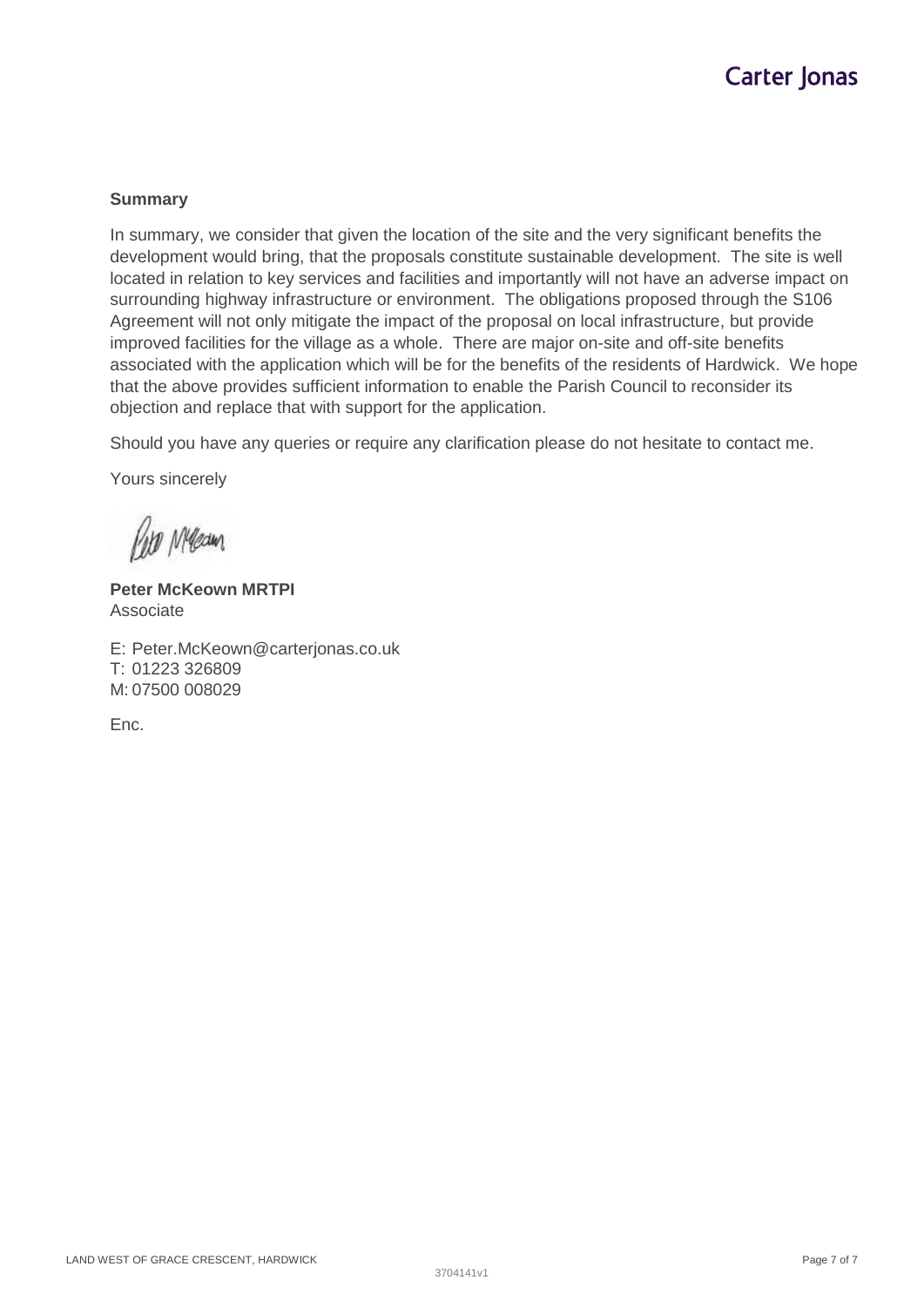